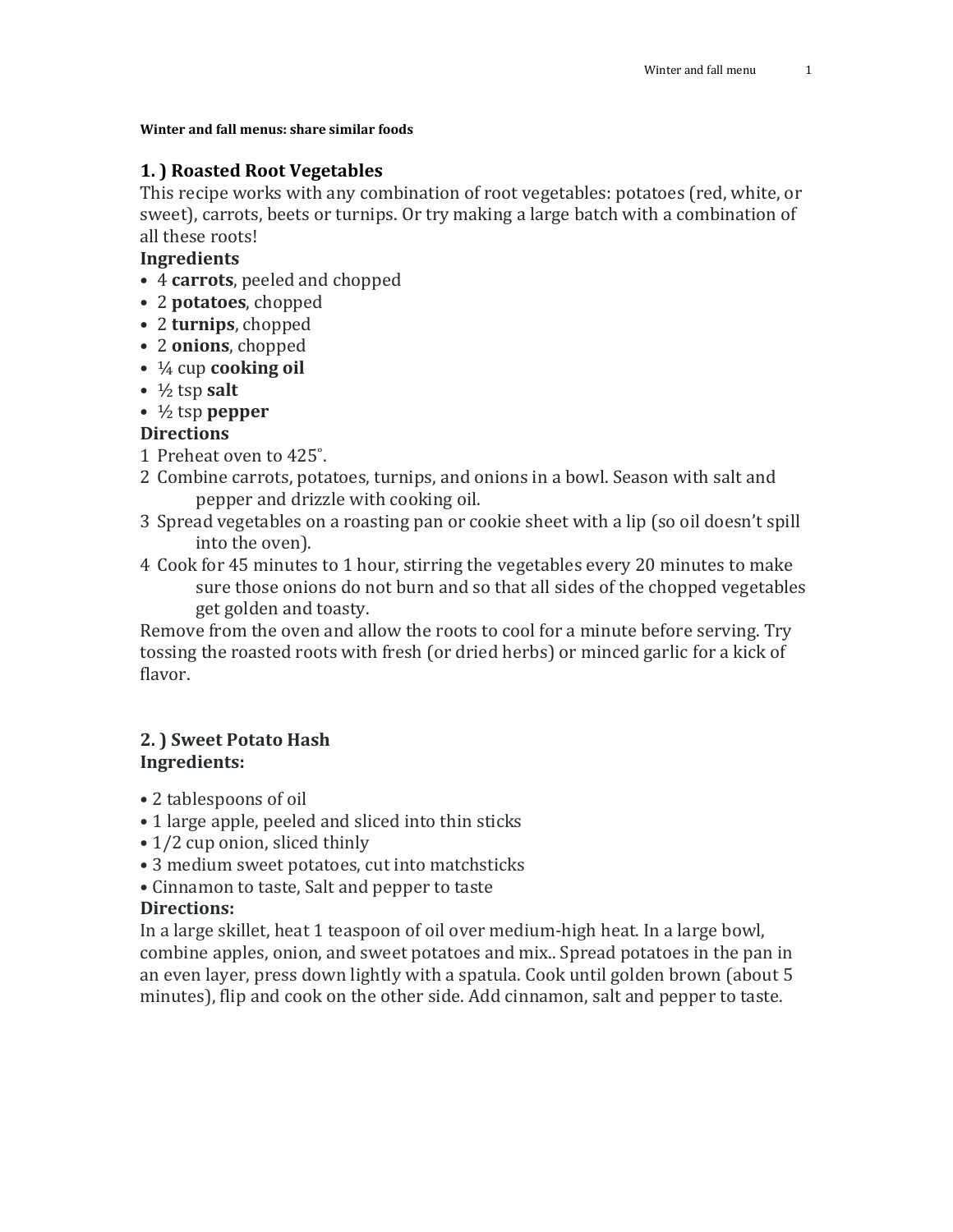# **3. ) Vegetable Soup**

### **Ingredients:**

- 2 tbsp. olive oil (or canola oil)
- 2 large potatoes, cubed
- 4 large carrots, sliced
- 2 medium onions, chopped
- 2 cloves garlic, chopped
- 1/2 head of cabbage, chopped
- 3 celery stalks, chopped
- 6 cups of low-fat chicken/ beef stock
- Salt and pepper \*Optional to add beef or diced chicken to soup

### **Directions:**

1. Heat the olive oil in a large pot. Add the onions and sauté over low heat for 10 minutes. Add the potatoes, carrots, cabbage, celery, garlic, salt, and pepper. Sauté for 5 more minutes. Add the chicken stock and bring to a boil.

2. Simmer (turn down the heat to a low boil) uncovered for 30 minutes or until all of the vegetables are tender. Serve.

You may also add whole grain pasta or rice during the last 15-20 minutes of cooking. Canned or dry beans or lentils would also be a wonderful addition. Feel free to add or leave out any vegetables you prefer, as this soup is extremely versatile.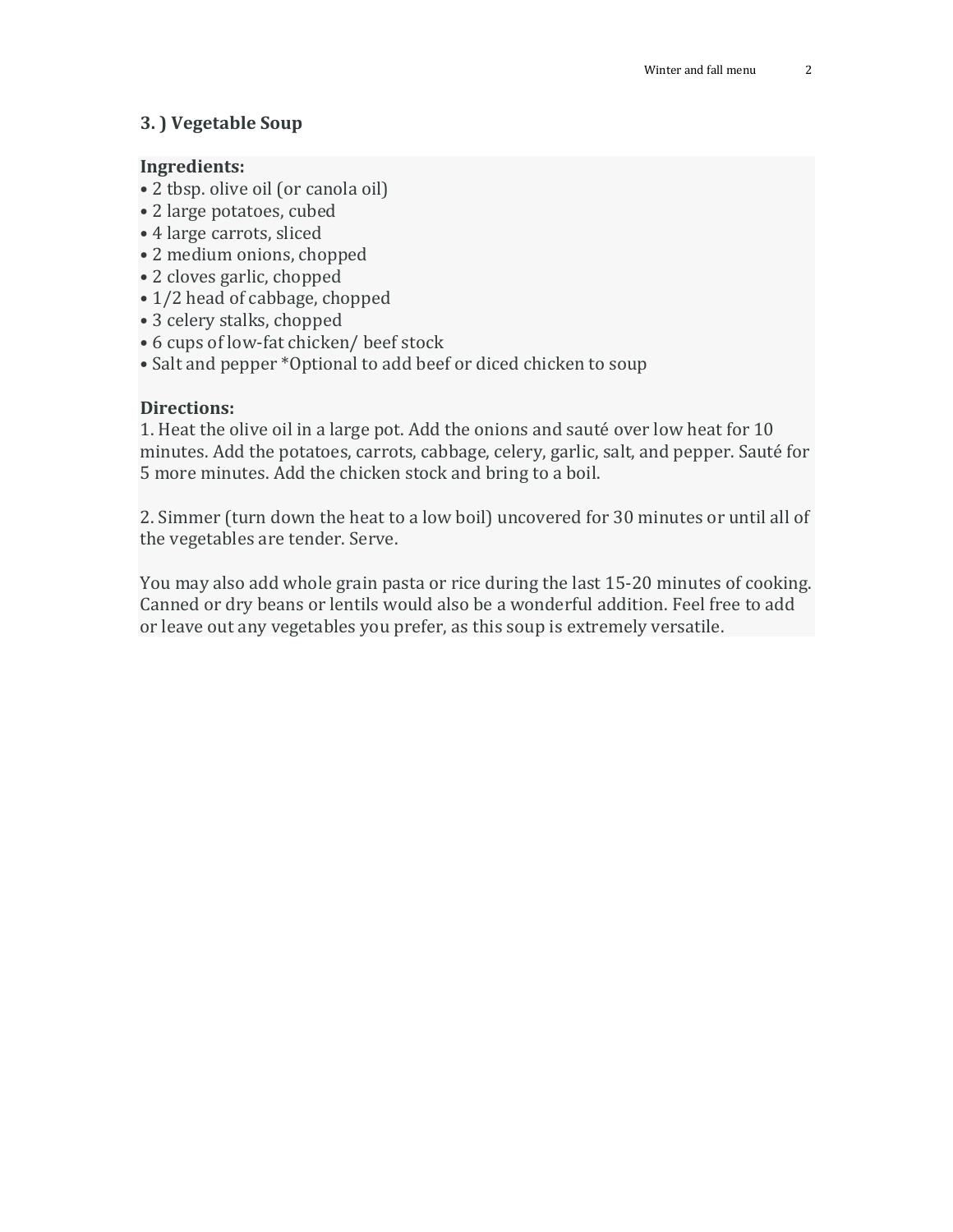### **4. ) Garlic Chicken with Cabbage**

Thaw frozen products in the refrigerator overnight. Place the frozen chicken below fresh or ready-to-eat foods in the refrigerator on a pan so chicken juices do not drip on other products. DO NOT THAW AT ROOM TEMPERATURE.

Cook within 24 hours after thawing. Cook chicken to an internal temperature of 165o F for 15 seconds. adapted from FNS/USDA Commodity Food Fact Sheet A509 Chicken, Leg Quarters

#### **Ingredients:**

- 4-5 Chicken pieces, thawed
- 1 medium onion chopped
- 3-8 garlic cloves or use garlic salt or garlic powder to your liking
- Salt and pepper to taste
- 2 cups chicken broth
- 1 head cabbage, chopped
- 2 tablespoons olive oil

#### **Directions:**

Sauté onions and garlic in 1 tablespoon oil 1-2 minutes on medium high heat. Add chicken and brown for 5 minutes per side depending on size of pieces. Then add cabbage, chicken broth, cover and cook an additional 10 minutes or until cabbage is soft. Add salt and pepper to taste.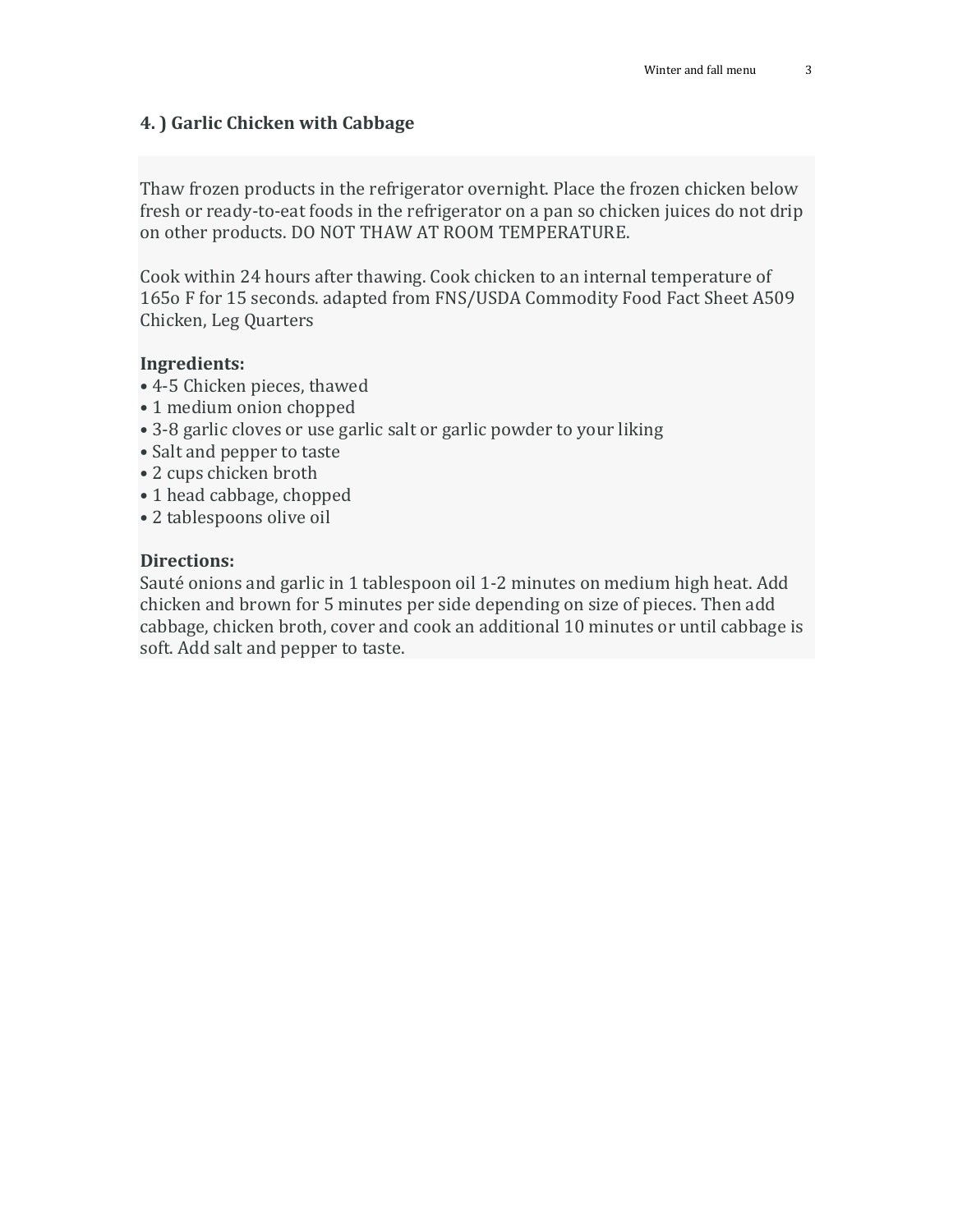# **5. )ROASTED RADISHES INGREDIENTS**

- 2 bunches medium radishes (such as red, pink, and purple; about 20)
- 11/2 tablespoons olive oil
- salt
- 2 tablespoons (1/4 stick) unsalted butter
- 1 teaspoon fresh lemon juice

### DIRECTIONS

- 1. Preheat oven to 450°F. Brush large heavy-duty rimmed baking sheet with olive oil. Cut off all but 1/2 inch of green radish tops; reserve trimmed tops and rinse them well, checking for grit. Coarsely chop radish tops and set aside. Cut radishes lengthwise in half and place in medium bowl. Add 1 1/2 tablespoons olive oil and toss thoroughly to coat. Place radishes, cut side down, on prepared baking sheet; sprinkle lightly with coarse salt. Roast until radishes are crisp-tender, stirring occasionally, about 18 minutes.
- 2. Melt butter in a small skillet over medium-high heat. Add pinch of salt to skillet and cook until butter browns, swirling skillet frequently to keep butter solids from burning, about 3 minutes. Remove skillet from heat and stir in fresh lemon juice.
- 3. Transfer roasted radishes to warmed shallow serving bowl and drizzle brown butter over. Serve.

# **6.) Sweet Potato Fries**

#### **Ingredients**

- 3 sweet potatoes
- 2-3 Tbl oil
- $\bullet$  1/2 tsp salt
- Black pepper to taste
- 1/2 tsp chili powder (or ground cinnamon, curry powder, ground ginger) **Directions**
- 1. Preheat oven and baking sheet to 450 degrees.
- 2. Cut sweet potatoes in 1/2 inch sticks. All sticks should be about the same size. Peeling is optional.
- 3. Place cut potatoes in large bowl and toss with oil and spices.
- 4. Add potatoes to preheated baking sheet. They should sizzle as soon as they hit the pan.
- 5. Every 15 minutes, stir potatoes on pan. Potatoes should be done in 40-45 minutes.
- 6. Serve fries as a delicious, healthy side dish!